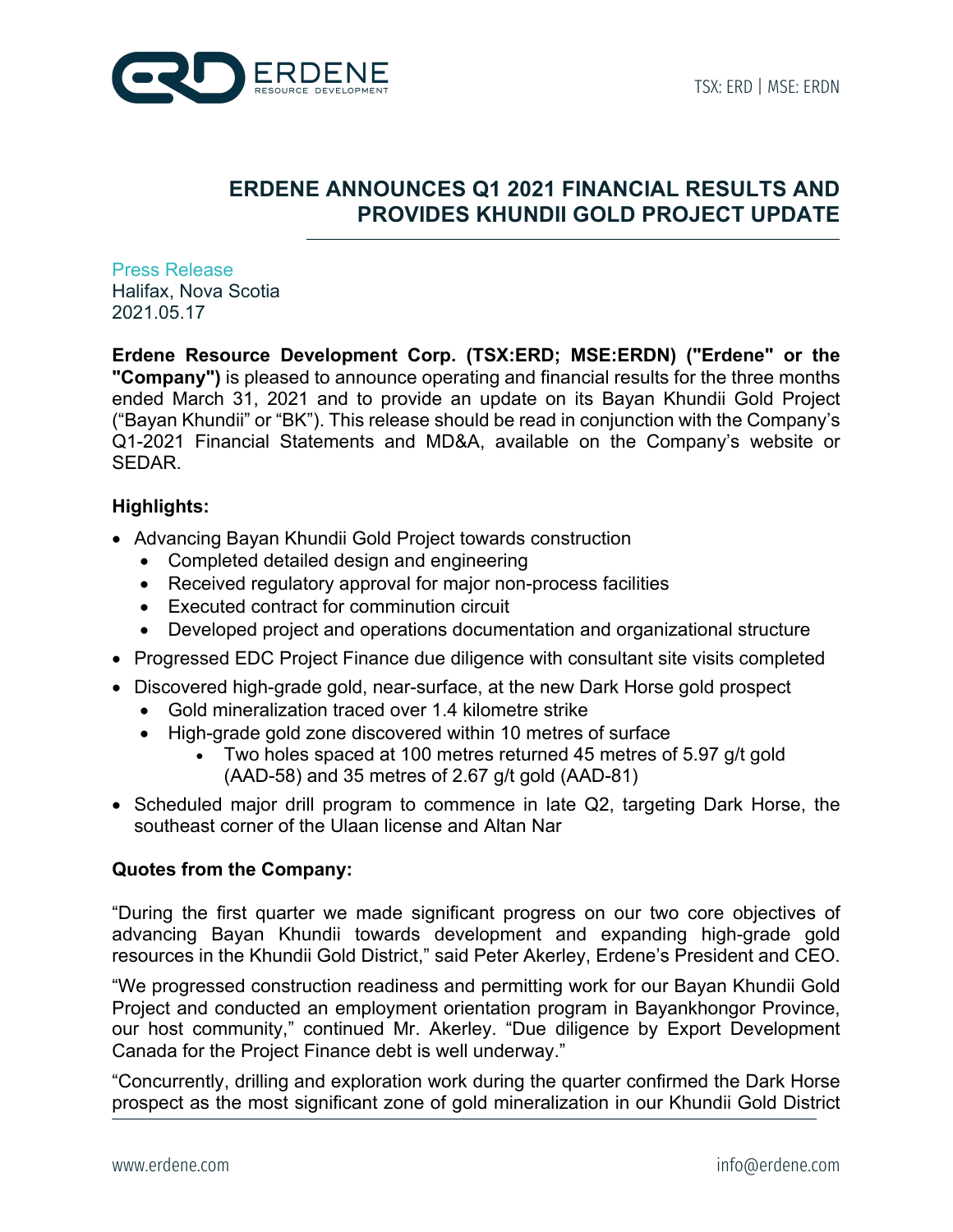

since our discovery of the Bayan Khundii gold deposit," said Mr. Akerley. "We have traced mineralization over a 1.4 kilometre trend that remains open along strike and at depth. We are finalizing plans for further drilling at Dark Horse, alongside maiden drilling of Ulaan targets and expansion of the 2020 high-grade Gap Zone at Altan Nar beginning in late Q2."

"Although fieldwork has continued with minimal disruption, Mongolia has seen increasing spread of COVID-19, including cases in our host province of Bayankhongor," concluded Mr. Akerley. "We are taking all precautions to maintain a safe work environment, and are closely monitoring the COVID situation in the country and its potential impact on the construction schedule for our Bayan Khundii Gold Project."

# **Q1 2021 Highlights and Subsequent Events:**

## **Bayan Khundii Gold Project – 100% Erdene**

- Progressed construction readiness activities for the Bayan Khundii Gold Project
	- Detailed design and engineering for the Carbon-in-Pulp ("CIP") processing plant was completed in Q1 2021 – regulatory review will commence in Q2 2021
	- Contract for SAG and Ball mills awarded to CITIC in March 2021
	- Detailed drawings for major non-process facilities received regulatory approval, pending issuance of final documentation
	- Balance of facilities is expected to be ready for regulatory submission by Q3 2021
	- Construction, procurement, health and safety manuals, and job descriptions for key roles drafted in advance of the launch of construction
- Launched an Employment Orientation program at the Bayan Khundii Project camp for local residents
	- Two cohorts of 36 received training from Erdene's HSEC team, with a further 140 residents registered for upcoming sessions
	- Topics included Project development plans, environmental management, and opportunities for local participation in the Project
	- Future programs planned to support local residents to attain the skills to earn employment with the Project, including internship and trades certification programs
- Obtained key permits and advanced regulatory approvals for mine development
	- Received key regulatory approvals for five key non-process facilities
	- Granted an extension for the Detailed Environmental Impact Assessment until September 30, 2021 due to COVID-19 restrictions preventing travel and public gatherings

#### **Exploration**

- Discovered high-grade gold, near surface, at the new Dark Horse gold prospect
	- Gold mineralization traced over 1.4 kilometre strike length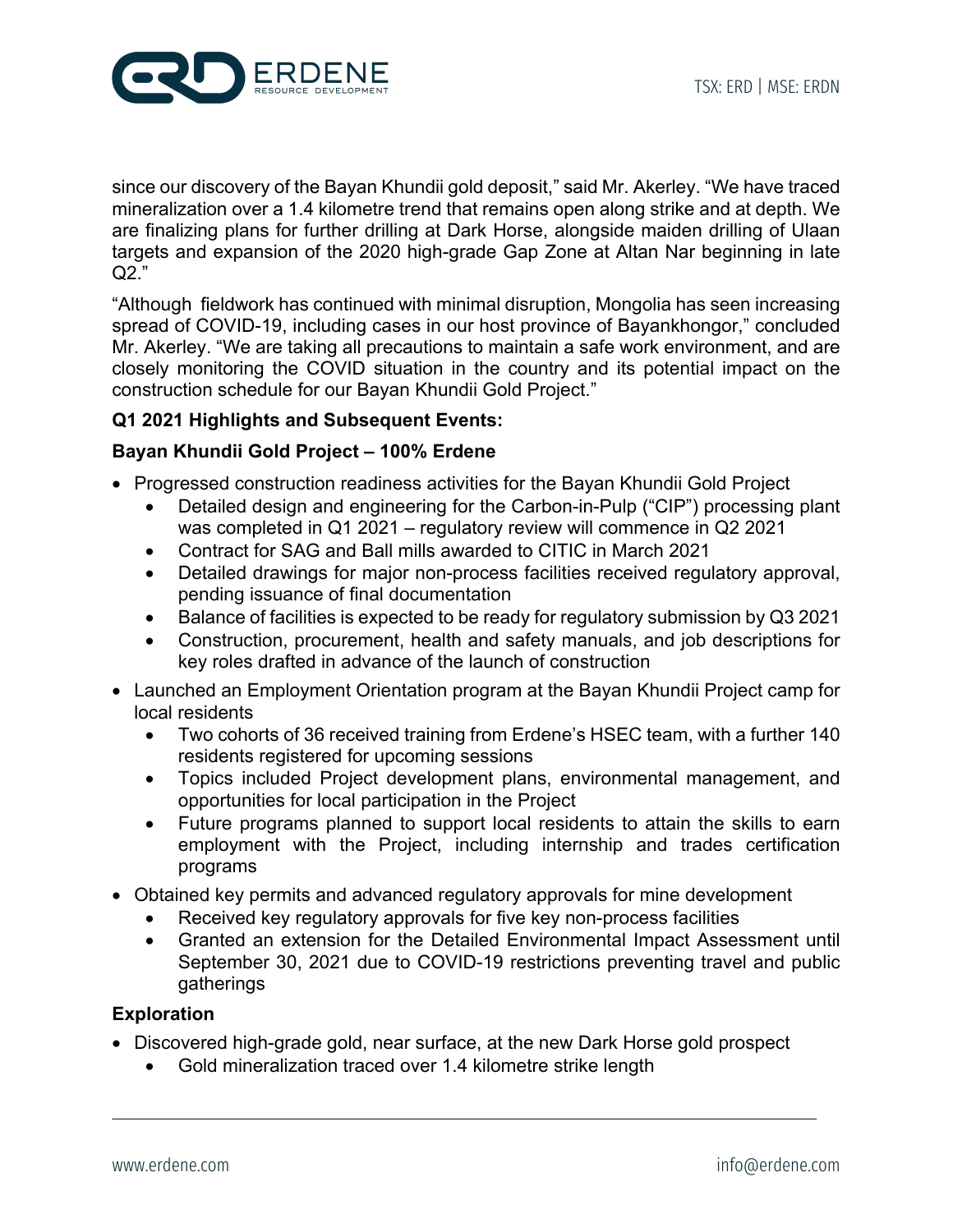

- Near surface, intensely oxidized, high-grade gold zone discovered beginning within 10 metres of surface, defined by two holes spaced at 100 metres
	- $\circ$  AAD-58 45 metres of 5.97 g/t gold, beginning 10 metres downhole, including 1 metre of 82.5 g/t gold within 8 metres of 27.1 g/t gold
	- $\circ$  AAD-81 35 metres of 2.65 g/t gold, beginning 4 metres from surface, including 12 metres of 5.1 g/t gold with separate one-metre intervals of 14 g/t and 19 g/t gold
- Wide zones of gold mineralization beginning near surface
	- $\circ$  AAD-61 130 metres of 0.53 g/t gold, beginning 10 metres downhole, located 670 metres north of AAD-58
	- $\circ$  AAD-66 14 metres of 1.31 g/t gold, beginning 53 metres downhole, as well as 20 metres of 1.74 g/t gold, beginning 112 metres downhole, located 150 metres northeast of AAD-61
- Open at depths of up to 220 metres
	- $\circ$  AAD-57 30 metres of 1.7 g/t gold, from 192 metres downhole
- Engaged technical experts to assist in the interpretation of the Khundii-Ulaan geologic model and prospective mineralizing systems of the Khundii Gold District which includes Erdene's 100% owned Altan Nar project
	- Results from geologic, structural, and geophysical modelling, spectral alteration, and clay mineralogy analysis, petrographic analysis will be incorporated into drill targeting as part of the 2021 exploration program

## **Corporate**

- Progressed due diligence for the Bayan Khundii Project Finance with EDC
	- Site visits completed in Q1 and draft diligence reports received
	- EDC mandate letter contemplates a senior secured debt facility of up to US\$55 million, subject to the satisfactory completion of due diligence and documentation
- Recorded a net loss of \$617,084 for the three months ended March 31, 2021, compared to a net loss of \$1,041,990 for the three months ended March 31, 2020
	- Exploration and evaluation expenditures, including capitalized expenditures, totaled \$2,523,968 for the three months ended March 31, 2021, compared to \$1,511,929 for the three months ended March 31, 2020, primarily due to increased exploration as Erdene drilled 3,100 metres in the current period, while no drilling was undertaken in the comparative prior year quarter. Additionally, expenditures on construction readiness activities in the current quarter exceeded costs associated with the Bayan Khundii Feasibility Study and Detailed Engineering and Design in the prior year quarter.
	- Corporate and administrative expenses totaled \$394,604 for the three months ended March 31, 2021, compared to \$374,074 for the three months ended March 31, 2020, due to higher professional fees, regulatory costs, and share-based compensation costs, partially offset by reduced directors' fees and investor relations costs.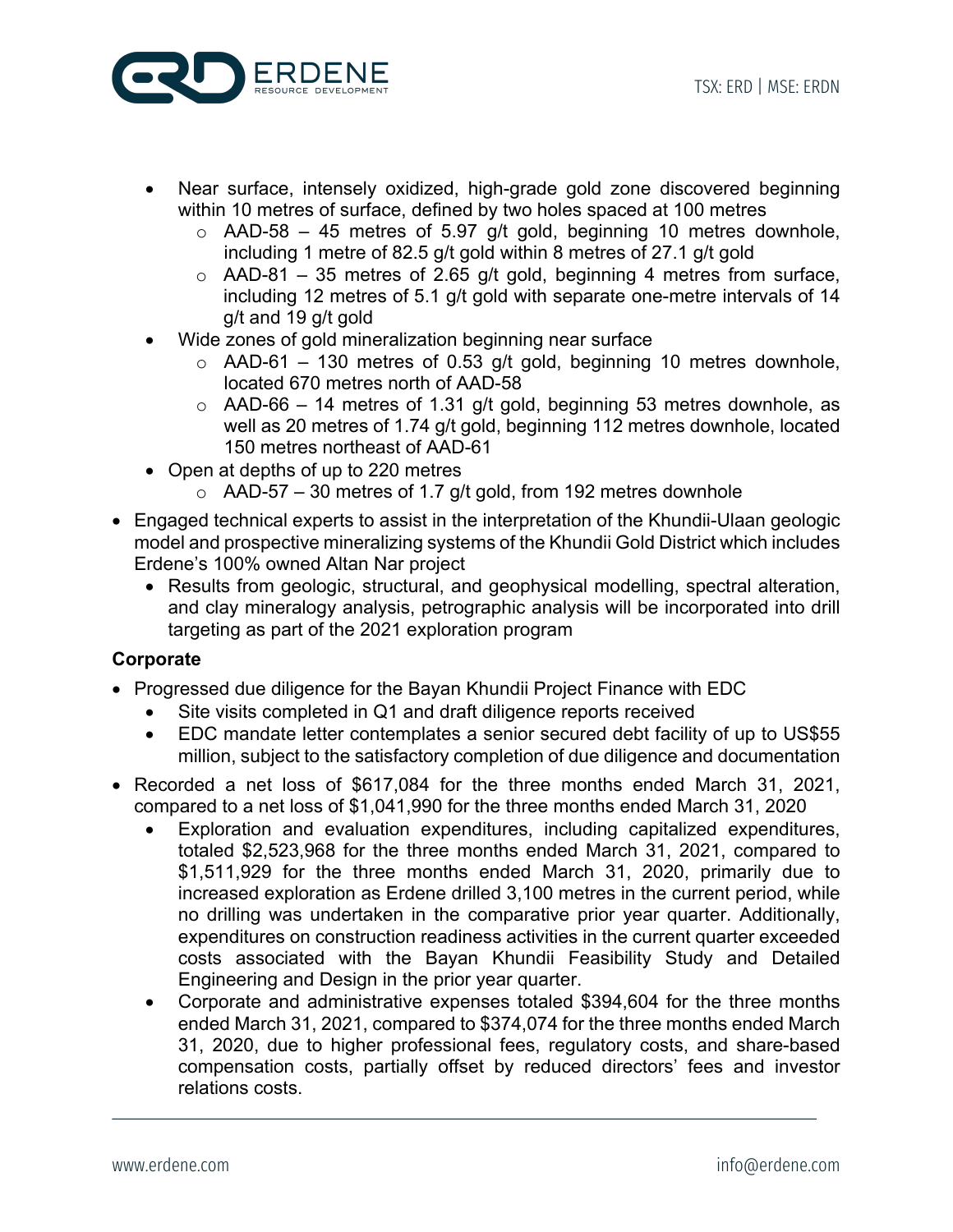



## **COVID-19 Update**

In late January 2020, the Government of Mongolia instituted limitations on public gatherings, suspended in-person classroom learning, and implemented international border controls in response to COVID-19. The Canadian Government adopted similar measures in March 2020, as have most governments globally during 2020. With the first community transmission of COVID-19 in November 2020, the Government of Mongolia has further restricted the movement of people and the delivery of goods and services. While restrictions were eased in mid-Q1 2021, preventive measures were reintroduced in early Q2 2021 following an increase in the number of reported cases. Additionally, in March 2021, Bayankhongor Province, where Erdene's Projects are located, reported its first confirmed case of community transmission of COVID-19, imposing restrictions on the movement of people within and to and from the province. In response, Erdene provided emergency funding and supplied personal protective equipment to the Bayankhongor Emergency Commission to support its efforts to contain the spread of COVID-19 within the Company's host province.

Although the impact of COVID-19 on the Company's operations has been modest to date, the pandemic continues to evolve. The Company is monitoring the situation and assessing potential disruptions to the Bayan Khundii Gold Project construction schedule. Concurrently, the Company continues construction readiness work, including detailed engineering and design, procurement, negotiation of a local co-operation agreement with Bayankhongor provincial government, and project finance due diligence with Export Development Canada. Additionally, the Company's Mongolian exploration team has been able to continue field exploration without significant disruption, while adopting enhanced health and safety protocols. Erdene's Corporate and Administrative teams in Canada and Mongolia have worked remotely throughout the pandemic with minimal disruption.

It is expected that a relaxation of government restrictions and widespread vaccine distribution will allow the Mongolian economy to gradually reopen beginning in late Q2 2021, allowing the Company's Canadian staff and consultants to travel to Mongolia. With re-opening, activity in our local communities can resume, including employee safety and, job training and, consultative stakeholder meetings required as part of the Company's Detailed Environmental Impact Assessment ("DEIA") submission. Approval of the DEIA is a key milestone in the permitting process, is required to commence construction, and is currently expected in Q3 2021.

Assuming approval of the DEIA in Q3 2021, the Company expects to commence early works, including establishing a permanent camp, warehousing facility, bore-field and basic road works as early as the second half of 2021. Given Mongolian winter conditions, significant concrete and steel works are not expected until 2022, resulting in a first pour of gold in H1 2023. During this period, exploration results from both the Dark Horse and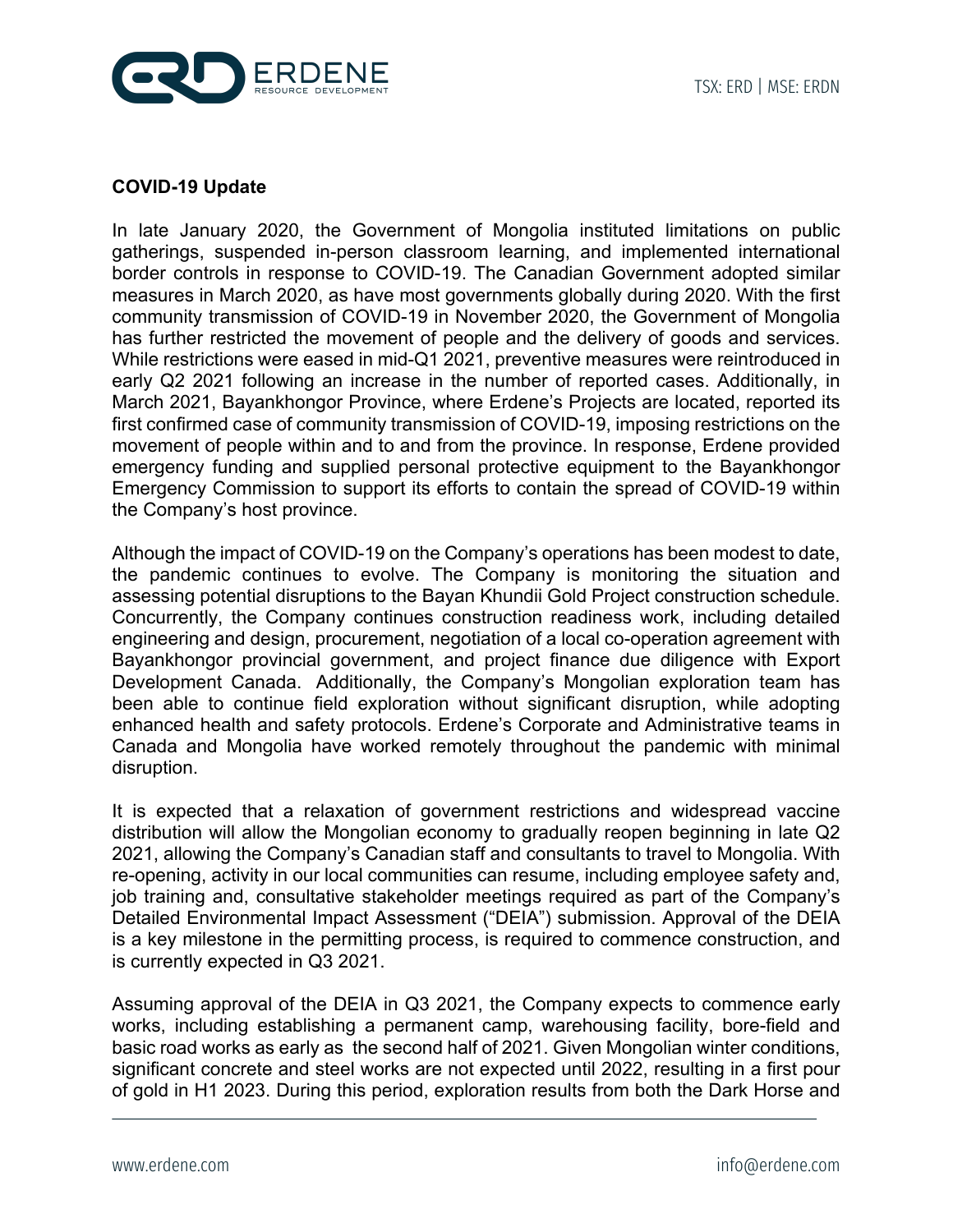

Ulaan prospects will be evaluated to determine possible adjustments to the development plans.

The Company will provide further details on the impact of COVID-19 on its operations and the Bayan Khundii Gold Project schedule as they become available.

#### About Erdene

Erdene Resource Development Corp. is a Canada-based resource company focused on the acquisition, exploration, and development of precious and base metals in underexplored and highly prospective Mongolia. Erdene's deposits are located in southwestern Mongolia's Edren Terrane, within the Central Asian Orogenic Belt, host to some of the world's largest gold and copper-gold deposits. The Company has been the leader in exploration in the region over the past decade and is responsible for the discovery of the Khundii Gold District with interests in three mining licenses and two exploration licenses hosting multiple high-grade gold and gold/base metal prospects, two of which are being considered for development: the 100%-owned Bayan Khundii and Altan Nar gold deposits.

Erdene Resource Development Corp. is listed on the Toronto and the Mongolian stock exchanges. Further information is available at www.erdene.com. Important information may be disseminated exclusively via the website; investors should consult the site to access this information.

#### Qualified Person

Peter Dalton, P.Geo. (Nova Scotia), Senior Geologist for Erdene, is the Qualified Person as that term is defined in National Instrument 43-101 and has reviewed and approved the technical information contained in this news release.

## Forward-Looking Statements

Certain information regarding Erdene contained herein may constitute forward-looking statements within the meaning of applicable securities laws. Forward-looking statements may include estimates, plans, expectations, opinions, forecasts, projections, guidance or other statements that are not statements of fact. Although Erdene believes that the expectations reflected in such forward-looking statements are reasonable, it can give no assurance that such expectations will prove to have been correct. Erdene cautions that actual performance will be affected by a number of factors, most of which are beyond its control, and that future events and results may vary substantially from what Erdene currently foresees. Factors that could cause actual results to differ materially from those in forward-looking statements include the ability to obtain required third party approvals, market prices, exploitation and exploration results, continued availability of capital and